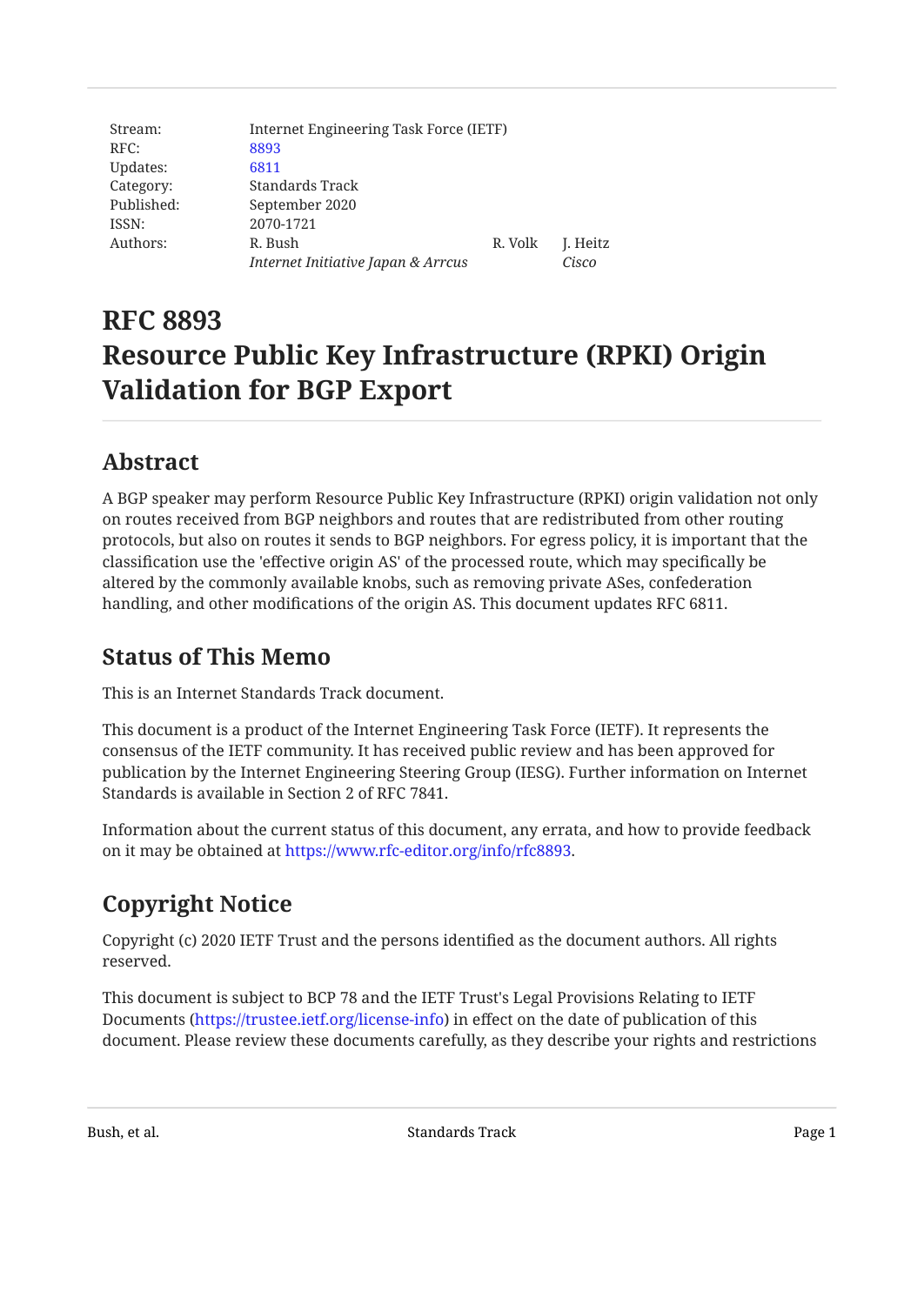with respect to this document. Code Components extracted from this document must include Simplified BSD License text as described in Section 4.e of the Trust Legal Provisions and are provided without warranty as described in the Simplified BSD License.

#### <span id="page-1-0"></span>**[Table of Contents](#page-1-0)**

- [1.](#page-1-1) [Introduction](#page-1-1)
- [2.](#page-2-0) [Suggested Reading](#page-2-0)
- [3.](#page-2-1) [Egress Processing](#page-2-1)
- [4.](#page-2-2) [Operational Considerations](#page-2-2)
- [5.](#page-2-3) [Security Considerations](#page-2-3)
- [6.](#page-2-4) [IANA Considerations](#page-2-4)
- [7.](#page-3-0) [References](#page-3-0)
	- [7.1.](#page-3-1) [Normative References](#page-3-1)
	- [7.2.](#page-3-2) [Informative References](#page-3-2)

[Acknowledgments](#page-3-3)

[Authors' Addresses](#page-4-0)

### <span id="page-1-1"></span>**[1. Introduction](#page-1-1)**

This document does not change the protocol or semantics of [[RFC6811\]](#page-3-4), BGP prefix origin validation. It highlights an important use case of origin validation in external BGP (eBGP) egress policies, explaining specifics of correct implementation in this context.

The term 'effective origin AS' as used in this document refers to the Route Origin Autonomous System Number (ASN) [[RFC6811\]](#page-3-4) of the UPDATE to be sent to neighboring BGP speakers.

The effective origin AS of a BGP UPDATE is decided by configuration and outbound policy of the BGP speaker. A validating BGP speaker **MUST** apply Route Origin Validation policy semantics (see [Section 2](https://www.rfc-editor.org/rfc/rfc6811#section-2) of [\[RFC6811\]](#page-3-4) and Section 4 of [RFC8481]) after applying any egress configuration and policy.

This effective origin AS of the announcement might be affected by removal of private ASes, confederation [RFC5065], migration [RFC7705], etc. Any AS\_PATH modifications resulting in effective origin AS change **MUST** be taken into account.

This document updates [RFC6811] by clarifying that implementations must use the effective  $\,$ origin AS to determine the Origin Validation state when applying egress policy.

Bush, et al. Standards Track Page 2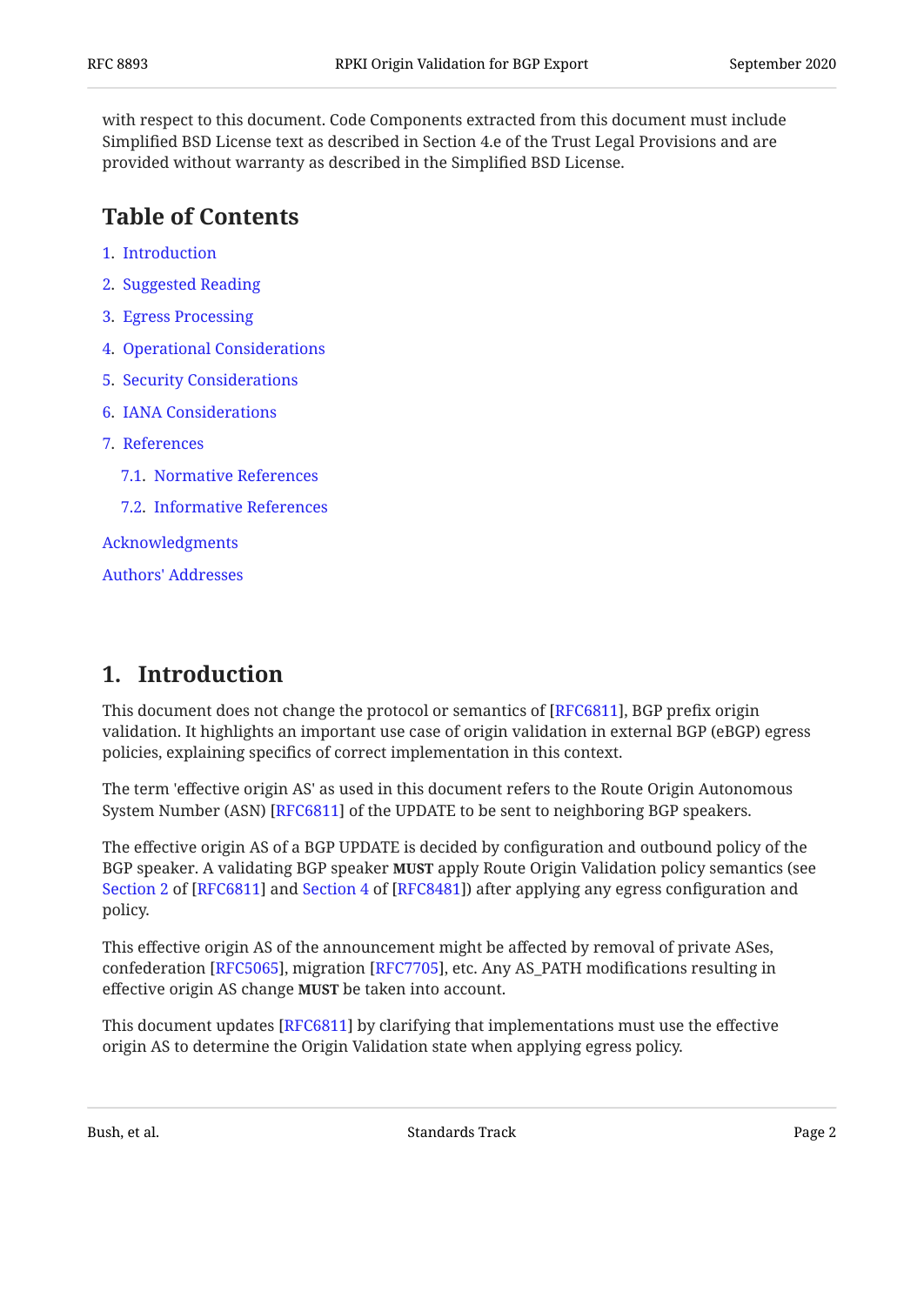The key words "MUST", "MUST NOT", "REQUIRED", "SHALL", "SHALL NOT", "SHOULD", "SHOULD <code>NOT",</code> "<code>RECOMMENDED", "NOT RECOMMENDED", "MAY", and "OPTIONAL" in this document are to</code> be interpreted as described in BCP 14 [RFC2119] [RFC8174] when, and only when, they appear in all capitals, as shown here.

# <span id="page-2-0"></span>**[2. Suggested Reading](#page-2-0)**

It is assumed that the reader understands BGP [RFC4271], the RPKI [RFC6480], Route Origin Authorizations (ROAs) [RFC6482], RPKI-based Prefix Validation [RFC6811], and Origin Validation Clarifications [RFC8481].

# <span id="page-2-1"></span>**[3. Egress Processing](#page-2-1)**

BGP implementations supporting RPKI-based origin validation **MUST** provide the same policy configuration primitives for decisions based on the validation state available for use in ingress, redistribution, and egress policies. When applied to egress policy, validation state **MUST** be determined using the effective origin AS of the route as it will (or would) be announced to the peer. The effective origin AS may differ from that of the route in the RIB due to commonly available knobs, such as removal of private ASes, AS path manipulation, confederation handling, etc.

Egress policy handling can provide more robust protection for outbound eBGP than relying solely on ingress (iBGP, eBGP, connected, static, etc.) redistribution being configured and working correctly -- i.e., better support for the robustness principle.

# <span id="page-2-2"></span>**[4. Operational Considerations](#page-2-2)**

Configurations may have a complex policy where the effective origin AS may not be easily determined before the outbound policies have been run. It **SHOULD** be possible to specify a selective origin validation policy to be applied after any existing non-validating outbound policies.

<span id="page-2-3"></span>An implementation **SHOULD** be able to list announcements that were not sent to a peer, e.g., because they were marked Invalid, as long as the router still has them in memory.

### **[5. Security Considerations](#page-2-3)**

<span id="page-2-4"></span>This document does not create security considerations beyond those of [RFC6811] and [RFC8481].  $\,$ By facilitating more correct validation, it attempts to improve BGP reliability.

### **[6. IANA Considerations](#page-2-4)**

This document has no IANA actions.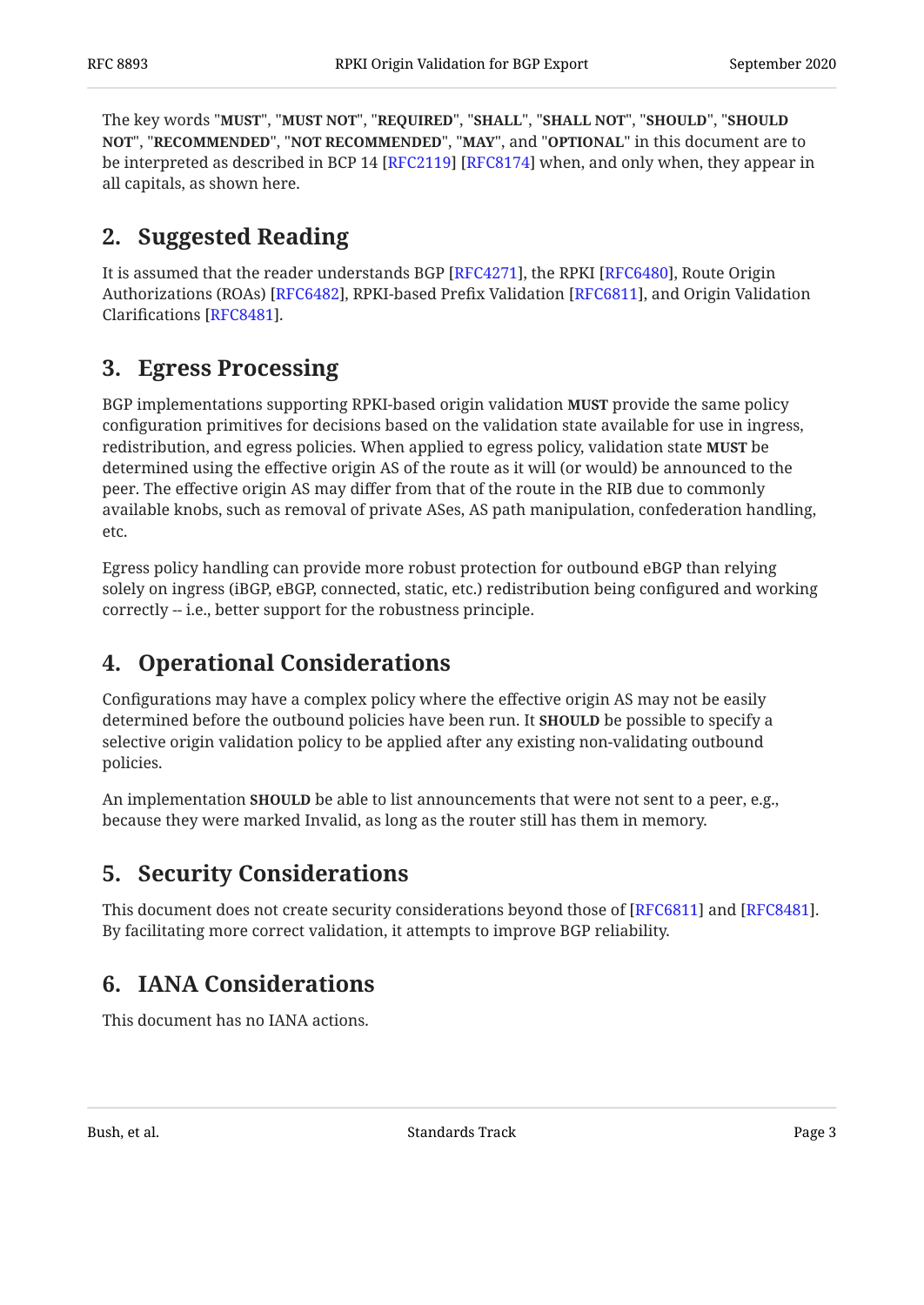#### <span id="page-3-1"></span><span id="page-3-0"></span>**[7. References](#page-3-0)**

#### **[7.1. Normative References](#page-3-1)**

- <span id="page-3-8"></span>**[RFC2119]** Bradner, S., "Key words for use in RFCs to Indicate Requirement Levels", BCP 14, RFC 2119, DOI 10.17487/RFC2119, March 1997, <[https://www.rfc-editor.org/info/](https://www.rfc-editor.org/info/rfc2119) . [rfc2119>](https://www.rfc-editor.org/info/rfc2119)
- <span id="page-3-10"></span>**[RFC4271]** Rekhter, Y., Ed., Li, T., Ed., and S. Hares, Ed., "A Border Gateway Protocol 4 (BGP-4)", RFC 4271, DOI 10.17487/RFC4271, January 2006, [<https://www.rfc-](https://www.rfc-editor.org/info/rfc4271). [editor.org/info/rfc4271>](https://www.rfc-editor.org/info/rfc4271)
- <span id="page-3-6"></span>**[RFC5065]** Traina, P., McPherson, D., and J. Scudder, "Autonomous System Confederations for BGP", RFC 5065, DOI 10.17487/RFC5065, August 2007, [<https://www.rfc-](https://www.rfc-editor.org/info/rfc5065). [editor.org/info/rfc5065>](https://www.rfc-editor.org/info/rfc5065)
- <span id="page-3-12"></span>**[RFC6482]** Lepinski, M., Kent, S., and D. Kong, "A Profile for Route Origin Authorizations (ROAs)", RFC 6482, DOI 10.17487/RFC6482, February 2012, [<https://www.rfc-](https://www.rfc-editor.org/info/rfc6482). [editor.org/info/rfc6482>](https://www.rfc-editor.org/info/rfc6482)
- <span id="page-3-4"></span>**[RFC6811]** Mohapatra, P., Scudder, J., Ward, D., Bush, R., and R. Austein, "BGP Prefix Origin Validation", RFC 6811, DOI 10.17487/RFC6811, January 2013, [<https://www.rfc-](https://www.rfc-editor.org/info/rfc6811). [editor.org/info/rfc6811>](https://www.rfc-editor.org/info/rfc6811)
- <span id="page-3-7"></span>**[RFC7705]** George, W. and S. Amante, "Autonomous System Migration Mechanisms and Their Effects on the BGP AS\_PATH Attribute", RFC 7705, DOI 10.17487/RFC7705, November 2015, <https://www.rfc-editor.org/info/rfc7705>.
- <span id="page-3-9"></span>**[RFC8174]** Leiba, B., "Ambiguity of Uppercase vs Lowercase in RFC 2119 Key Words", BCP 14, RFC 8174, DOI 10.17487/RFC8174, May 2017, [<https://www.rfc-editor.org/info/](https://www.rfc-editor.org/info/rfc8174) . [rfc8174>](https://www.rfc-editor.org/info/rfc8174)
- <span id="page-3-5"></span>**[RFC8481]** Bush, R., "Clarifications to BGP Origin Validation Based on Resource Public Key Infrastructure (RPKI)", RFC 8481, DOI 10.17487/RFC8481, September 2018, . [<https://www.rfc-editor.org/info/rfc8481](https://www.rfc-editor.org/info/rfc8481)>

#### <span id="page-3-2"></span>**[7.2. Informative References](#page-3-2)**

<span id="page-3-11"></span>**[RFC6480]** Lepinski, M. and S. Kent, "An Infrastructure to Support Secure Internet Routing", RFC 6480, DOI 10.17487/RFC6480, February 2012, <[https://www.rfc-editor.org/](https://www.rfc-editor.org/info/rfc6480) . [info/rfc6480>](https://www.rfc-editor.org/info/rfc6480)

#### <span id="page-3-3"></span>**[Acknowledgments](#page-3-3)**

Thanks to reviews and comments from Linda Dunbar, Nick Hilliard, Benjamin Kaduk, Chris Morrow, Keyur Patel, Alvaro Retana, Job Snijders, Robert Sparks, and Robert Wilton.

Bush, et al. **Example 2 Bush, et al.** Standards Track Page 4